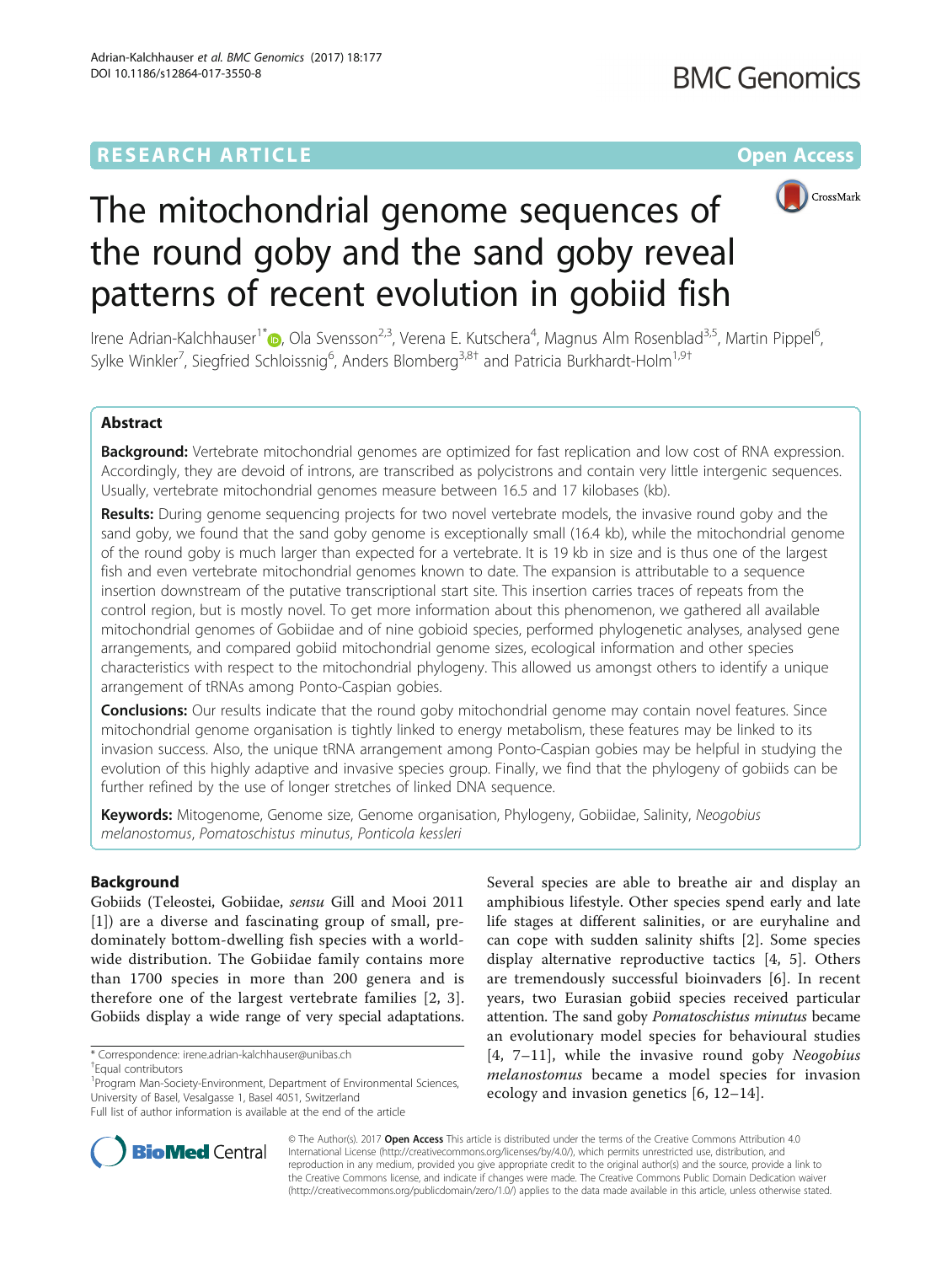Most West Eurasian gobiid species, including the sand goby and the round goby, lack molecular resources. Therefore, West Eurasian gobiids are under-represented in some phylogenetic studies. Sequence-based phylogenies based on up to five nuclear and mitochondrial markers have outlined two major clades within Gobiidae, the gobiine-like and the gobionelline-like gobiids (sensu Agorreta et al. [[15](#page-12-0)]) [[3](#page-12-0), [16, 17](#page-12-0)]. West Eurasian gobiid species cluster with both clades. While the round goby and its Ponto-Caspian relatives belong to the gobiine-like gobiids [\[16](#page-12-0)], the sand goby group [[18\]](#page-12-0) belongs to the gobionelline-like gobiids [[17\]](#page-12-0).

Complete mitochondrial genomes can provide both sequence- and non-sequence based phylogenetic information of high resolution. A high rate of sequence evolution, a lack of recombination, its inheritance as one locus, and a short coalescence time compared to bi-parentally inherited nuclear loci [\[19\]](#page-12-0) render the mitochondrial genome a valuable sequence-based phylogenetic marker. Also, size variations and non-coding sequence insertions and deletions [\[20, 21](#page-12-0)] as well as gene order variations between species and taxonomic groups [[22](#page-12-0), [23\]](#page-12-0) are common and provide additional non-sequence based phylogenetic information. To confirm and to better understand phylogenetic relationships, molecular trees can then be interpreted with regard to physiological and ecological traits to identify branch-specific and ancestral adaptations [\[24\]](#page-12-0).

The aim of this paper is to enhance our molecular understanding of the round and the sand goby by reporting the annotated mitochondrial genomes of these two West Eurasian gobiid research model species, and to place these genomes within the mitochondrial phylogeny of Gobiidae using forty Gobiidae species, nine species from other gobioid families, and of Siganus guttatus and Lactoria diphana. We extend current phylogenies using the additional power of gene arrangement analyses and whole mitochondrial genome tree building, and make sense of these phylogenies by linking them to the ecological properties of the analysed species. We also aim to identify novel molecular markers and to explore the origin and the potential implications of a novel, large non-coding sequence insertion in the round goby mitochondrial genome.

In this paper, we use the term "non-coding region" for all sequence of unknown function which is not coding for either protein or tRNAs. We use the term "control region" to refer to non-coding sequences which contain functional elements that control mitochondrial genome replication.

## Results

#### Mitochondrial genome size

During genome sequencing projects for the round goby and the sand goby, we found that both the sand goby and the round goby mitochondrial genome were unusual with regard to their lengths. The sand goby mitochondrial genome (16,396 bp) was the second smallest mitochondrial genome of all gobiid species sequenced to date, while the round goby mitochondrial genome (18,999 bp) was the longest of all gobiid mitochondrial genomes known (Fig. [1a\)](#page-2-0). The round goby mitochondrial genome also was larger than most mitochondrial genomes of ray-finned fish (Fig. [1b;](#page-2-0) Additional file [1:](#page-11-0) Table S2) and other vertebrates (Fig. [1c](#page-2-0); Additional file [1](#page-11-0): Table S3). Only 1.83% of sequenced vertebrate species  $(n_{\text{(total)}} = 3652)$  and 3.18% of sequenced animal species  $(n_{\text{(total)}} = 5567)$  had larger mitochondrial genomes. We found that the large size was caused by two instances of sequence insertions. First, the noncoding region between tRNA Proline and tRNA Phenylalanine that contains the control region was larger than in other species (1920 bp in the round goby, compared to 720 bp in sand goby). Second, the round goby genome featured a 1250 bp insert between tRNA Phenylalanine and the 12S rRNA gene (Fig. [2\)](#page-3-0).

#### Characterisation of non-coding sequence inserts

To better understand the source of the inserted sequences, we annotated functional regions and repeats. We identified the control region, which directs mitochondrial genome replication and transcription, by searching for Transcription Associated Site (TAS)- and Conserved Sequence Block (CSB)-like elements in conserved regions between tRNA Proline and tRNA Phenylalanine. Three canonical TAS sites are conserved in gobiids (Additional file [2:](#page-11-0) Figure S1 and Additional file [3:](#page-11-0) Figure S3). In addition, the round goby mitochondrial genome contains many canonical TAS sites in the context of tandem repeats. CSB sites were more difficult to identify. Only when relaxing search criteria (larger spacer sequence or relieved identity constraints on the third base), we were able to identify CSB-I like sequences in conserved regions downstream from the TAS motif. We also identified CSB II and CSB III-like sequences in conserved regions (Additional file [2](#page-11-0): Figure S1).

The round goby non-coding sequence insert between tRNA Phenylalanine and the 12S rRNA gene did not contain TAS or CSB motifs, and was not similar to any published sequence, but bore similarity to sequence parts upstream of tRNA Phenylalanine. By mapping repeated sequence motifs between sand goby, round goby, and its closest sequenced relative, the bighead goby Ponticola kessleri, we identified five repeated motifs, which we called NM\_1 (106 bp), NM\_2 (100 bp), NM\_3 (120 bp), NM\_4 (202 bp), and PK\_1 (56 bp; Fig. [3](#page-3-0); Additional file [4](#page-11-0): Figure S2). NM\_3 and PK\_1 are both located between CSB III and tRNA Phenylalanine and share a 14 bp core motif (TAATAATCATTTTA in bighead goby, TAATAATACATTTTTA in round goby). NM\_4, NM\_3, and NM\_2 occur both upstream and downstream of tRNA Phenylalanine. All repeat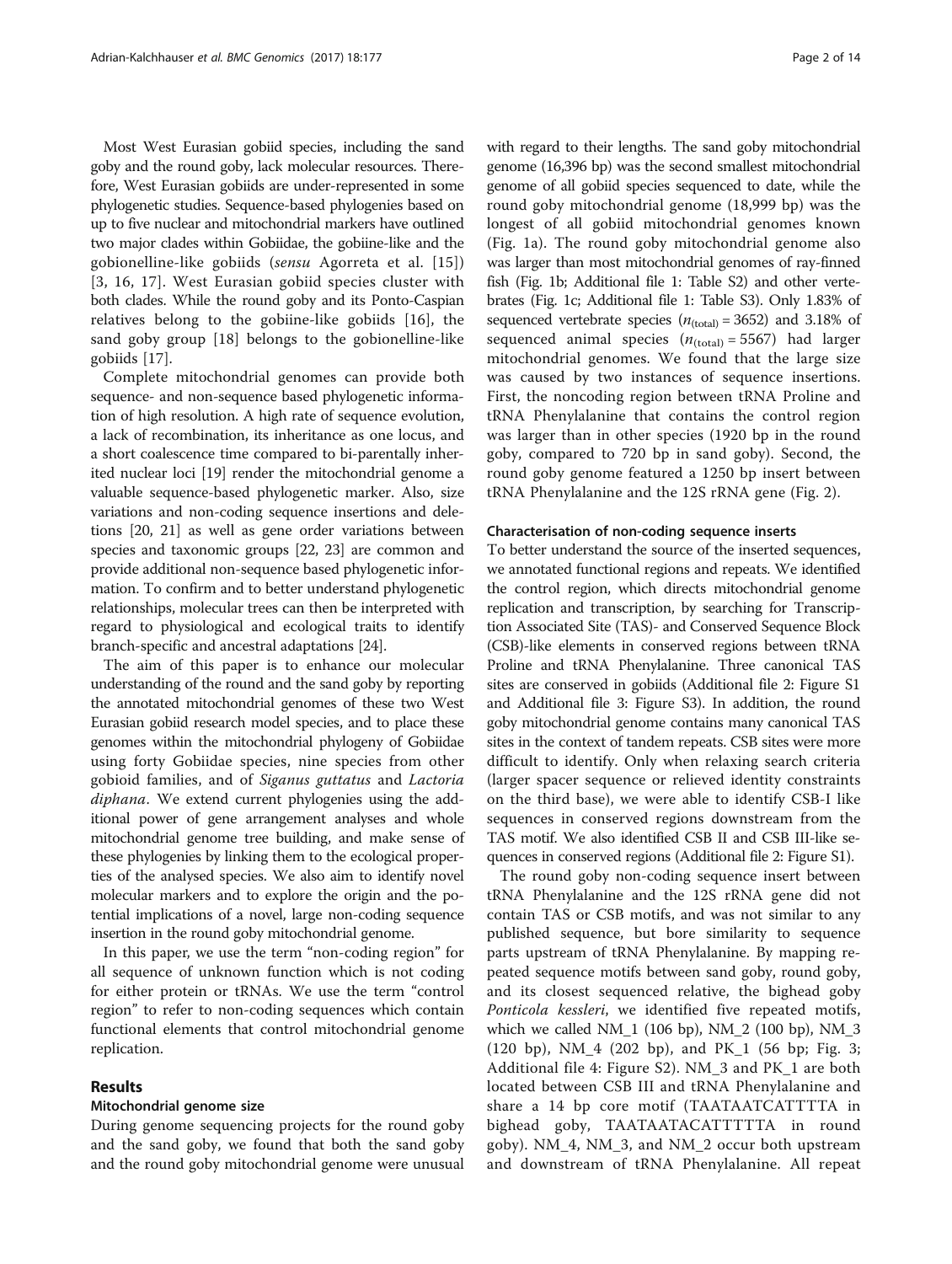<span id="page-2-0"></span>

Fig. 1 The round goby mitochondrial genome is one of the largest vertebrate mitochondrial genomes. a Barplot of gobioid mitochondrial genome sizes available on NCBI. Species are ordered according to phylogenetic relatedness as determined in this study. Round goby and sand goby genomes are highlighted in orange. **b** Histogram of mitochondrial genome sizes of 1708 ray-finned fish for which complete mitochondrial genomes were available. Orange arrowheads indicate the sizes of sand goby and round goby mitochondrial genomes. c Boxplots illustrating the mitochondrial genome size distributions for major vertebrate classes. For 2427 species, mitochondrial genomes as well as class annotations were available from NCBI and IUCN respectively. "Reptiles" includes all members of the reptilia clade (turtles, lizards, snakes, crocodiles etc.) except birds. Orange arrowheads and dotted lines indicate the sizes of sand goby and round goby mitochondrial genomes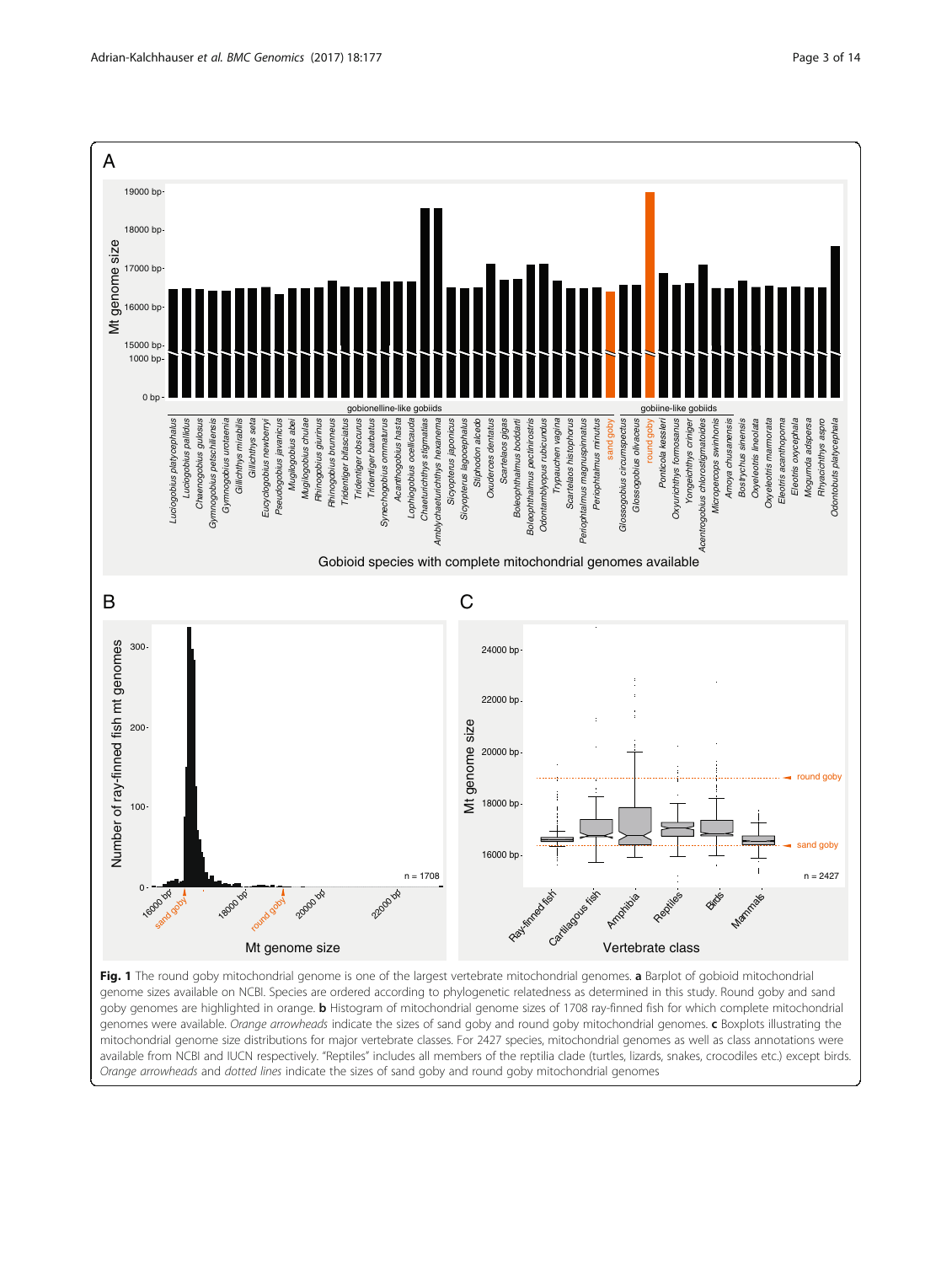<span id="page-3-0"></span>

motifs are predicted to form secondary structures (Additional file [4](#page-11-0): Figure S2).

#### Gene arrangement analysis

To compare gene arrangements between the analysed species, we performed automatic annotations. They revealed two instances of non-canonical gene arrangements involving tRNA genes, one in Ponto-Caspian gobies and one in Odontobutis platycephala (Additional file [3:](#page-11-0) Figure S3). In most gobioids analysed in this study, the tRNAs for Isoleucine, Glutamine and Methionine come in the order Ile/Gln/Met. In the two Ponto-Caspian species, the round goby and the bighead goby, these tRNAs are arranged as Gln/Ile/Met (Fig. 2). Strandedness differed between the two species, with Gln (-)/Ile (+)/Met (+) in the bighead goby and Gln (+)/Ile

(-)/Met (+) in the round goby. In Odontobutis platycephala, we found that the tRNAs for Serine, Leucine and Histidine came as Ser/Leu/His instead of the canonical His/Ser/Leu arrangement (see also [\[25](#page-12-0)]).

#### Mitochondrial phylogeny

To complement previous gene-centered studies, we buildt whole mitochondrial genome phylogenies using Bayesian and Maximum Likelihood approaches. The resulting phylogenies were consistent with phylogenies from previous studies (Fig. [4](#page-5-0)), with two exceptions (the placement of Micropercops swinhonis and Oxyurichthys formosanus, see below). As expected, we identified two major clades within Gobiidae, gobionelline-like gobiids and gobiine-like gobiids (Fig. [4](#page-5-0); sensu Agorreta et al. [[15](#page-12-0)]). Members from Butidae, Eleotridae, Rhyacichththydae,

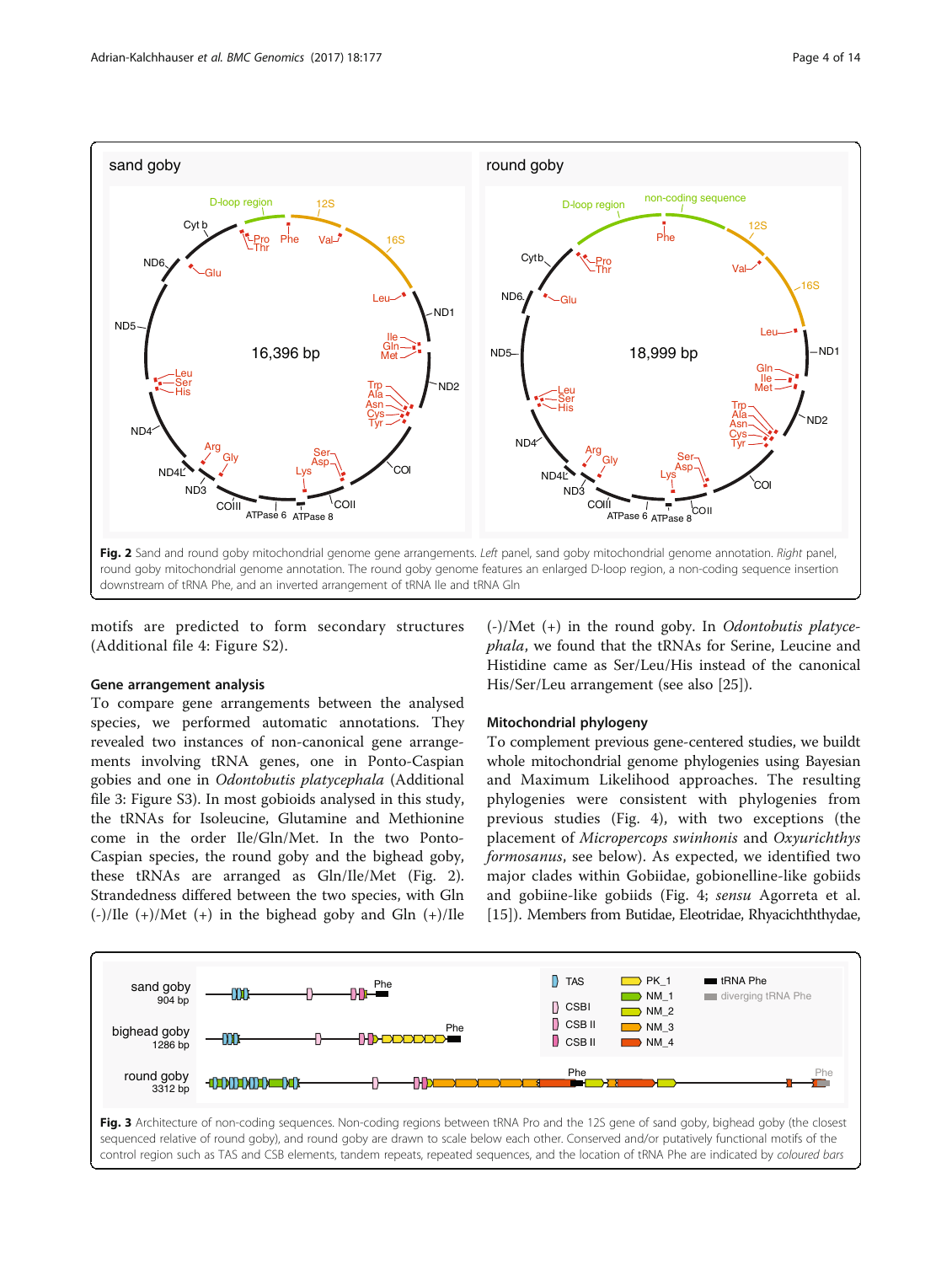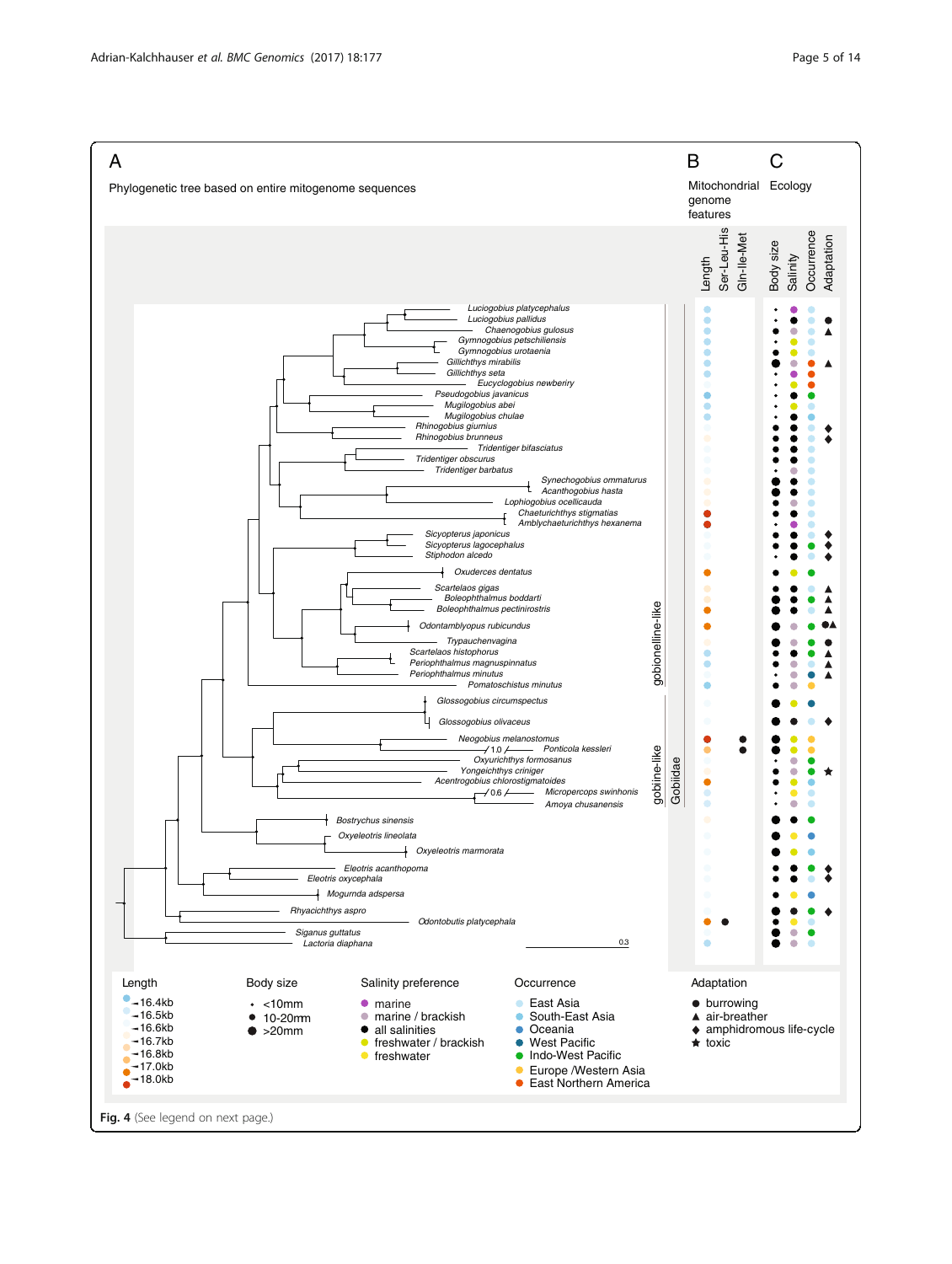#### <span id="page-5-0"></span>(See figure on previous page.)

Fig. 4 Phylogenetic analysis matched with biological and ecological species characteristics. a Phylogenetic tree of twelve concatenated mitochondrial genes obtained from MrBayes. Black dots indicate branches with a posterior probability value from MrBayes > 0.95 and a bootstrap value from maximum likelihood analysis in RAxML >75. **b** Mitochondrial genome features of the respective species. c Ecological characteristics of the respective species. Features and characteristics in **b** and c are indicated by the colour and/or size of the dot and/or symbol. Body size corresponds to maximal total length (TL) observed

and Odontobutidae clustered as sister groups to the Gobiidae (Table [1\)](#page-6-0).

Gobionelline-like gobiids split into two major groups, with members from the Acanthogobius- and Mugilogobiuslineages (sensu Agorreta et al. [\[15\]](#page-12-0)) in one, and members from the Stenogobius- and Periophthalmus-lineages (sensu Agorreta et al. [[15](#page-12-0)]) in the other group. The sand goby clustered as sister taxon to all other gobionelline-like gobiids. Since statistical support was too low to determine the exact branching order among all three major groups within gobionelline-like gobiids, the sand goby may cluster as sister taxon to either one of the two other large gobionelline-like gobiid groups.

Gobiine-like gobiids clustered into two major groups. Unexpectedly, one of those contained Micropercops swinhonis, a member of Odontobutidae [\[26](#page-12-0)], and Oxyurichthys formosanus, which was expected to cluster with the gobionelline-like lineage Stenogobius [[15\]](#page-12-0), with high statistical support. The round goby clustered with the bighead goby, the only other West Eurasian gobiine-like gobiid species included into this study. These two species grouped with two Glossogobius species, albeit with low statistical support.

#### Linking ecology, biology, and mitochondrial phylogeny

To complement the molecular phylogeny, we mapped genetic, biological, and ecological traits such as mitochondrial genome size, gene rearrangements, geographical occurrence, body length, preferred salinity, and specialized adaptations to the mitochondrial phylogenetic tree. We found that mitochondrial genome size, body length, and specialized adaptations were linked to particular branches with high statistical branch support, while the other features were independent from the mitochondrial phylogeny.

Extremely large mitochondrial genomes were distributed randomly throughout the gobiid mitochondrial phylogeny, but smaller-than-average and larger-than-average genomes clustered together with high statistical branch support. The four species with exceptionally large mitochondrial genomes exceeding 17 kb, round goby, Chaeturichthys stigmatias, Amblychaeturichthys hexanema, and Odontobutis platycephala, clustered with the gobiine-like gobiids, the gobionelline-like gobiids, and Gobiidae outgroups, respectively. However, when considering only mitochondrial genomes smaller than 17 kb, smaller genomes (up to 16,600 bp) were particularly prevalent in an Acanthogobius/ Mugilogobius-lineage (e.g. Gillichthys mirabilis, Pseudogobius javanicus) while larger genomes were more common in a clade formed exclusively by species related to members of the Acanthogobius-lineage (e.g. Acanthogobius hasta) and in a clade consisting of members of the Periophthalmus-lineage (e.g. Odontamblyopus rubicundus) (lineage designations sensu Agorreta et al. [\[15](#page-12-0)]; Fig. 4).

For the ecological parameters compiled, we found that salinity preference and geographical occurrence were independent from the mitochondrial phylogeny, while body size and specialized adaptations occurred within certain clades or groups for the species included in this study that received high statistical branch support. Specifically, many of the analyzed members of the Rhinogobius group (gobionelline-like gobiids) were small. Burrowing life-style appeared to be a feature of gobionelline-like gobiid species only. Nonetheless, the trait appeared to have evolved twice independently based on the mitochondrial phylogeny. Similarly, air-breathing and amphibious life style was restricted to the gobionelline-like clade, but appeared to have several independent origins.

# **Discussion**

# Functional implications of the round goby sequence insertions

While sequence variations and repetitive elements flanking the control regions are common in a wide range of species [[27](#page-12-0)–[29](#page-13-0)], the non-coding sequence inserted downstream of tRNA Phenylalanine in the round goby mitochondrial genome is located at an unusual position and may therefore either come at a cost and/or have a novel function. Repeated sequence motifs and a degenerate copy of tRNA Phenylalanine at the end of the insertion suggest that the insertion arose from a duplication event involving the 3' end of the control region. Since the insert does not contain TAS or CSB-like sites, it is quite unlikely that the insert represents a functional duplicated control region as observed in parrots [\[21\]](#page-12-0), mites and ticks [\[30](#page-13-0)], silk moths [\[31](#page-13-0)], or millipedes [[32](#page-13-0)]. However, the insert may be transcribed into RNA, since the origins of heavy strand transcription lie upstream of tRNA Phenylalanine [[33](#page-13-0)–[35](#page-13-0)].

Transcription and replication are rate limiting steps in tissues with high energy demands [\[35](#page-13-0)]. Therefore, animal mitochondrial genomes are under selection for small size and are depleted of non-coding sequences, they lack introns and intergenic sequences (discussed in [\[20](#page-12-0), [21\]](#page-12-0)). The retention of a non-coding sequence in the round goby thus suggests functional relevance. Mitochondrial variants can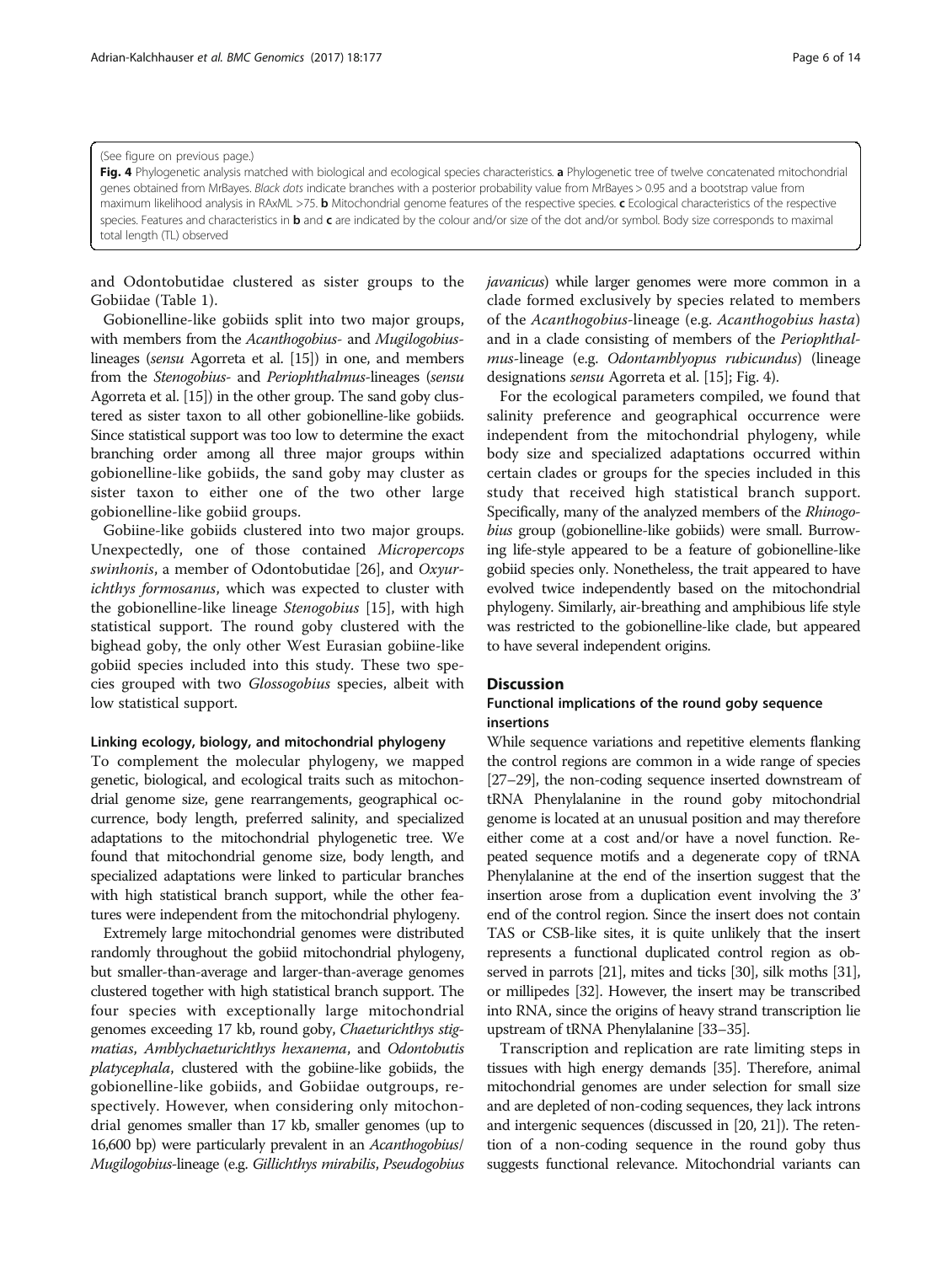<span id="page-6-0"></span>

|                                  |                                              | Table 1 Comparison of this and previous efforts to build a Gobiidae phylogeny |                                    |                                                        |                                                                                                         |                                                                      |                                  |
|----------------------------------|----------------------------------------------|-------------------------------------------------------------------------------|------------------------------------|--------------------------------------------------------|---------------------------------------------------------------------------------------------------------|----------------------------------------------------------------------|----------------------------------|
| Species name                     | This study                                   | $[37]$<br>(nuc + mtDNA<br>Thacker 2015<br>genes)                              | Thacker 2014 [74]<br>(mtDNA genes) | (nuc genes, concatenated)<br>Tornabene et al. 2013 [3] | 2009 [73] and Thacker<br>and Roje 2011) [40]<br>combining Thacker<br>Thacker 2013 [17]<br>(mtDNA genes, | Agorreta et al. 2013<br>[15] (nuc + mtDNA<br>genes)                  | 2009 [16] (COI)<br>Neilson et al |
| Boleophthalmus<br>pectinirostris | Periophthalmus lineage<br>gobionelline-like, |                                                                               |                                    |                                                        |                                                                                                         | Periophthalmus lineage<br>gobionelline-like,                         |                                  |
| Bostrychus sinensis              | outgroup, Butidae                            |                                                                               | Butidae                            |                                                        |                                                                                                         |                                                                      |                                  |
| Eucyclogobius<br>newberryi       | Acanthogobius lineage<br>gobionelline-like,  | Acanthogobius group<br>gobionelline-like,                                     | gobionelline-like                  |                                                        | apbionelline-like,<br>Northern Pacific<br>qroup                                                         | Acanthogobius lineage<br>gobionelline-like,                          | Gobionellinae,<br>Sicydiinae     |
| Gillichthys mirabilis            | Acanthogobius lineage<br>gobionelline-like,  | Acanthogobius group<br>gobionelline-like,                                     | gobionelline-like                  |                                                        | gobionelline-like,<br>Northern Pacific<br>group                                                         | Acanthogobius lineage<br>gobionelline-like,                          | Gobionellinae,<br>Sicydiinae     |
| Gymnogobius<br>urotaenia         | Acanthogobius lineage<br>gobionelline-like,  |                                                                               |                                    |                                                        |                                                                                                         | Acanthogobius lineage<br>gobionelline-like,                          |                                  |
| Mogumda adspersa                 | outgroup, Eleotridae                         |                                                                               | Eleotridae                         |                                                        |                                                                                                         | (Mogumdasp.)<br>Eleotrididae                                         | Xenisthmidae,<br>Eleotridae      |
| Mugilogobius chulae              | Mugilogobius lineage<br>gobionelline-like,   |                                                                               | gobionelline-like                  | Mugilogobius group<br>gobionelline-like,               |                                                                                                         |                                                                      | $\overline{\phantom{a}}$         |
| melanostomus<br>Neogobius        | gobiine-like,<br>Benthophilinae              | gobiine-like, Gobius group                                                    |                                    | gobiine-like, Benthophilini                            |                                                                                                         |                                                                      | Benthophilinae,<br>Neogobiini    |
| Odontamblyopus<br>rubicundus     | gobionelline-like,<br>Periophthalmus lineage |                                                                               |                                    |                                                        |                                                                                                         | Periophthalmus lineage<br>(Odontamblyopus sp.)<br>gobionelline-like, | Amblyopinae<br>Oxudercinae,      |
| platycephala<br>Odontobutis      | Odontobutidae<br>outgroup,                   | $\mathbf{I}$                                                                  |                                    |                                                        |                                                                                                         |                                                                      | Odontobutidae                    |
| Oxuderces dentatus               | Periophthalmus lineage<br>gobionelline-like, | J                                                                             |                                    |                                                        |                                                                                                         | Periophthalmus lineage<br>gobionelline-like,                         |                                  |
| Oxyeleotris lineolata            | outgroup, Butidae                            | Butidae, outgroup                                                             |                                    |                                                        | dnoibano                                                                                                |                                                                      |                                  |
| marmorata<br>Oxyeleotris         | outgroup, Butidae                            |                                                                               | Butidae                            |                                                        |                                                                                                         | Butidae                                                              |                                  |
| Pomatoschistus<br>minutus        | gobionelline-like,<br>Pomatoschistus         | Pomatoschistus group<br>gobionelline-like,                                    |                                    |                                                        | Mugilogobius group<br>gobionelline-like,                                                                |                                                                      | Ptereleotridae<br>Gobiinae,      |
| Ponticola kessleri               | Benthophilinae<br>gobiine-like,              |                                                                               |                                    |                                                        |                                                                                                         |                                                                      | Benthophilinae,<br>Ponticolini   |
| Pseudogobius<br>javanicus        | Mugilogobius lineage<br>gobionelline-like,   |                                                                               |                                    |                                                        |                                                                                                         | Mugilogobius lineage<br>gobionelline-like,                           |                                  |
| Rhyacichthys aspro               | Rhyacichthydae<br>outgroup,                  |                                                                               |                                    | outgroup                                               |                                                                                                         | Rhyacichthyidae                                                      | outgroup                         |
| histophorus<br>Scartelaos        | Periophthalmus lineage<br>gobionelline-like, | gobionelline-like,<br>Periophthalmus group                                    | gobionelline-like                  | $\overline{\phantom{a}}$                               | gobionelline-like,<br>Periophthalmus group                                                              | Periophthalmus lineage<br>gobionelline-like,                         | Amblyopinae<br>Oxudercinae,      |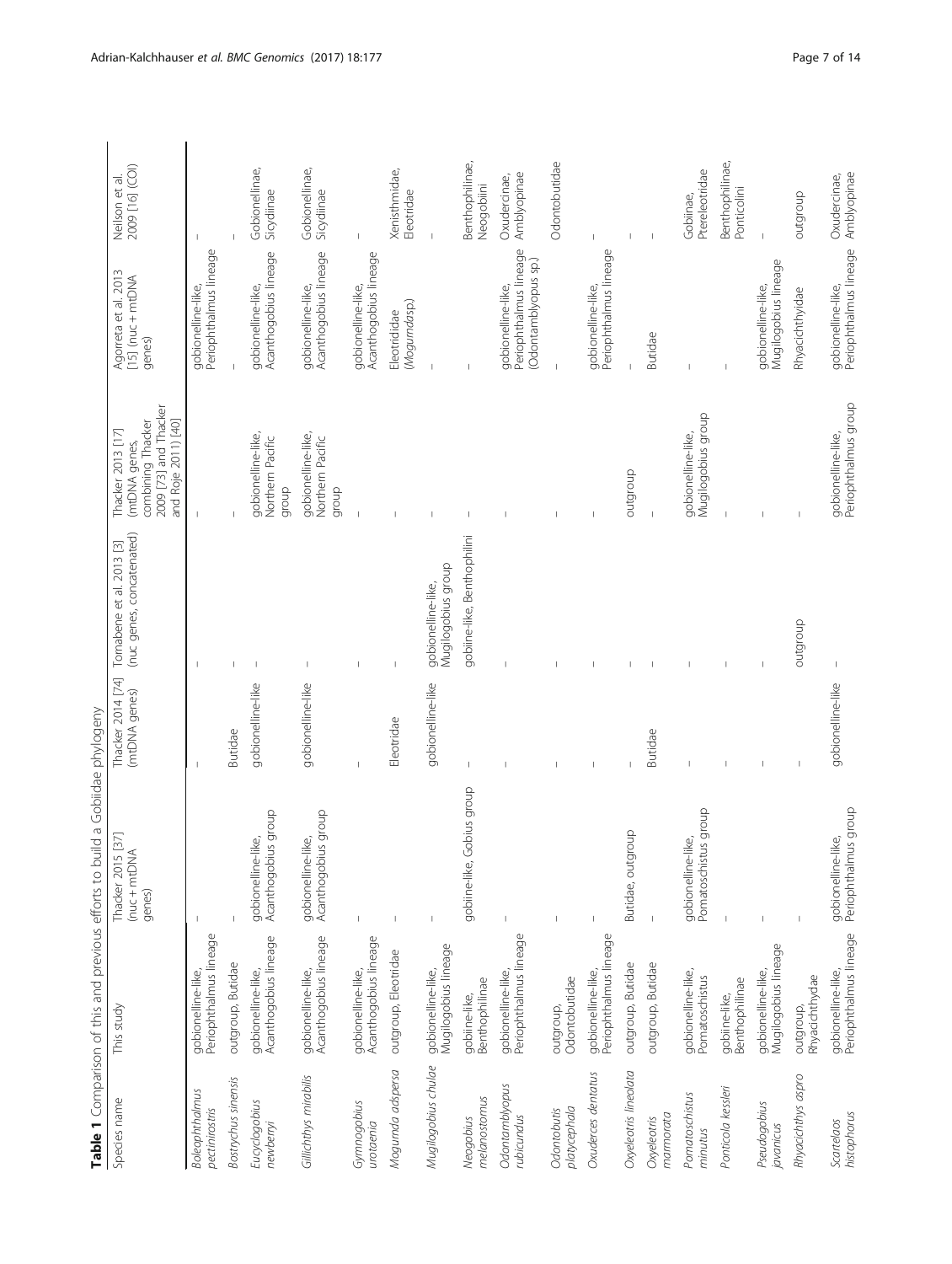| lagocephalus<br>vcyopterus | Stenogobius lineage<br>gobionelline-like,   | like, Amphidromous gobies<br>sicydiines-/(gobionelline-) | Stenogobius lineage<br>gobionelline-like,<br>(sicydiines) | Gobionellinae,<br>Sicydiinae |
|----------------------------|---------------------------------------------|----------------------------------------------------------|-----------------------------------------------------------|------------------------------|
| ridentiger<br>ifasciatus   | Acanthogobius lineage<br>gobionelline-like, | gobionelline-like, Northern<br>Pacific Group             | Acanthogobius lineage<br>gobionelline-like,               |                              |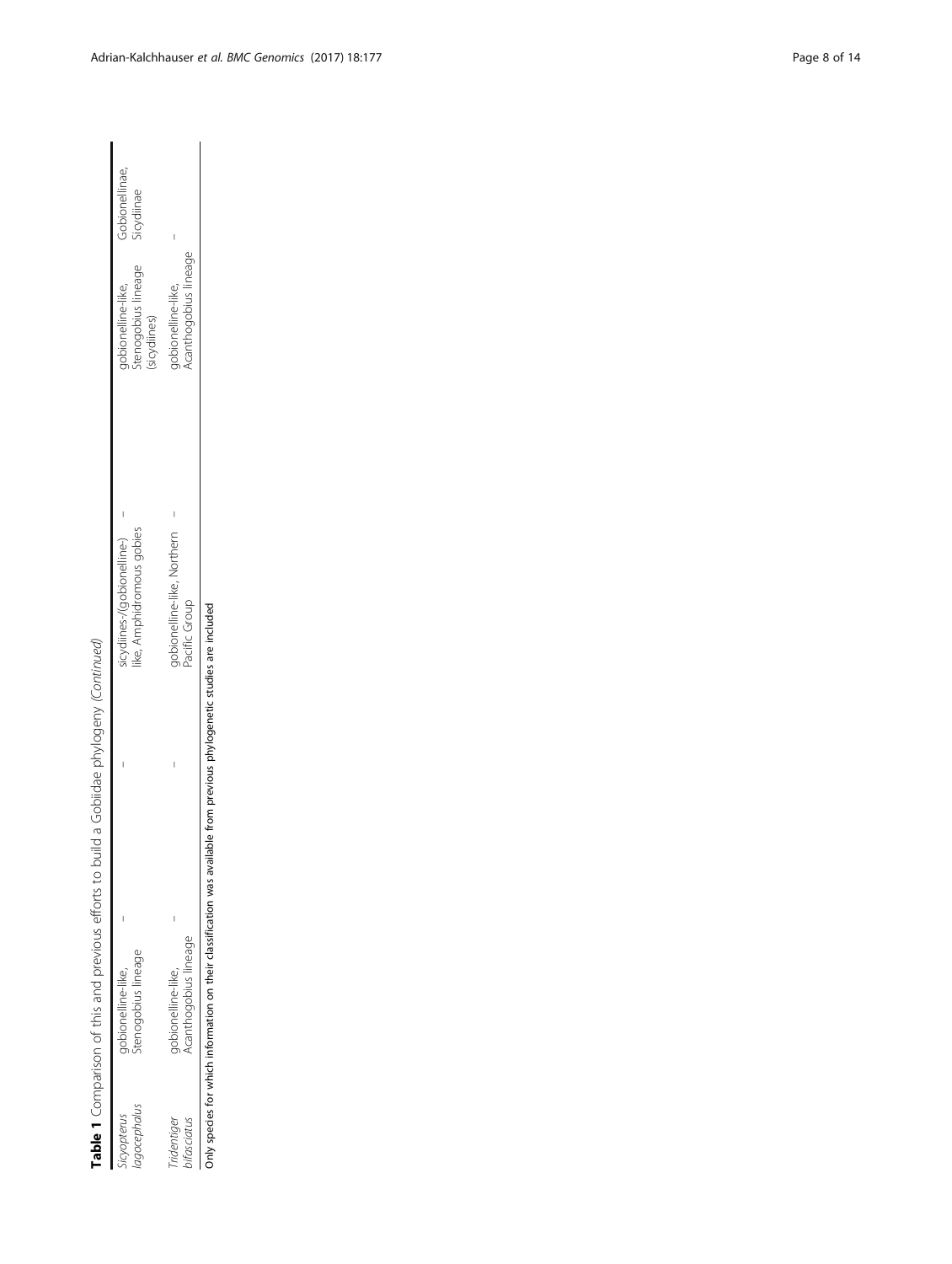have great impact on the fitness of an organism (reviewed in [[19](#page-12-0), [35\]](#page-13-0)). Also, size selection on mitochondrial genomes is stronger in endotherms than in ectotherms, which indicates that metabolic rates and mitochondrial genotypes may be closely linked [\[20\]](#page-12-0). In this context, it is of particular interest that the highly invasive round goby has lower metabolic rates, and controls metabolic rates better at high temperatures than other less invasive Ponto-Caspian goby species [[36](#page-13-0)].

#### Phylogenetic origins of mitochondrial genome size

Our results indicate that the tendency to harbour a smaller- or larger-than-average mitochondrial genome may be a feature of entire mitochondrial lineages. Mitochondrial genome size has been linked to body temperature and metabolism [[20](#page-12-0)]. Thus, the observed size patterns may be linked to ecological parameters such as water temperature that were not covered in this study. Alternatively, the propensity of certain lineages to generate and tolerate sequence insertions on the one hand or to select for small mitochondrial genome size on the other hand may possibly depend on evolutionary differences in the DNA replication or repair machineries of those lineages.

# Potentials and limitations of gobiid mitochondrial genome phylogenies

Our phylogenetic reconstructions recovered the two previously described clades within Gobiidae, gobiine-like gobiids and gobionelline-like gobiids [\[15\]](#page-12-0), and confirmed the placing of round goby in the former and sand goby in the latter group [\[3](#page-12-0), [15](#page-12-0)–[17,](#page-12-0) [37](#page-13-0)]. For gobionelline-like gobiids, our results agree with previous studies, except for members of the Mugilogobius-lineage. We find Mugilogobius species nested within an Acanthogobius-lineage, while they were considered sister groups, albeit with low statistical support, by two recent studies [[3, 15](#page-12-0)]. The gobiine-like gobiid clade also contains two unexpected members: Oxyurichthys formosanus and Micropercops swinhonis. Previously, other members of the Oxyurichthys genus grouped with gobionelline-like gobiids (e.g. Oxyurichthys stigmalophius; [\[15\]](#page-12-0), Oxyurichthys lonchotus and Oxyurichthys ophthalmonema [[3](#page-12-0)]). Micropercops swinhonis was previously placed with Odontobutidae [\[26\]](#page-12-0), which form a sister lineage to Gobiidae [\[38\]](#page-13-0). However, Micropercops swinhonis does not always group with Odontobutis [\[39](#page-13-0)], and its developmental process is different from Odontobutis but resembles that of Gobiidae [[39](#page-13-0)]. Also, it contains the same His-Ser-Leu tRNA arrangement as all Gobiidae, while Odontobutis platycephala shows a unique Ser-Leu-His arrangement. Thus, Micropercops swinhonis may be a true member of Gobiidae.

For sand goby, our results reflect previous uncertainties about the exact phylogenetic placement of this species. The position as sister taxon to either an Acanthogobius/Mugilogobius lineage, to a Stenogobius/Periophthalmus lineage, or to all four gobionelline-like gobiid lineages is consistent with [\[37](#page-13-0)] (sister taxon to *Acanthogobius* species), [\[3](#page-12-0)] (sister taxon to Mugilogobius/Acanthogobius), [[17](#page-12-0)] (sister taxon to Mugilogobius), but conflicting with [[40](#page-13-0)] (sister taxon to all gobiine-like gobiids), and [\[16](#page-12-0)] (clustering with other members of the *Pomatoschistus*-lineage among gobiinelike gobiids).

As expected, the round goby groups together with the Ponticola kessleri, the bighead goby, which is at present the only other representative of Benthophilinae with an available complete mitochondrial genome. The Ponto-Caspian species group and their immediate relatives have been previously suggested to have experienced an evolutionary burst that led to the formation of three Benthophilinae tribes, Ponticolini, Neogobiini, and Benthophilini [\[16](#page-12-0)]. Both round goby (Neogobiini) and bighead goby (Ponticolini) feature a particular tRNA arrangement (Gln-Ile-Met instead of the common Ile-Gln-Met arrangement). If this arrangement is also present in Benthophilini, it may be a specific signature of the entire group, and may be related to the suggested historic radiative event promoting the diversification of Benthophilinae. The differential orientation of these tRNAs on the heavy and light strand in the round goby and the bighead goby may in turn help to shed light on the radiation within Benthophilinae.

Many previous phylogenetic studies of gobiids were based on a combination of individual nuclear and mitochondrial markers or on nuclear markers alone. Differences among topologies obtained from different regions of the genome ("gene trees") are expected and can be explained by different evolutionary processes acting on those regions, such as incomplete lineage sorting, gene duplications and hybridization [\[41](#page-13-0)–[43\]](#page-13-0). All in all, our results strongly speak for further examination of Gobiidae, in particular West Eurasian gobiids, using denser taxon sampling for the mitochondrial genome and additional nuclear markers.

# Ion-transport capacities may explain the tremendous success of Gobiidae

One striking feature of gobiids is their capacity to colonize very different habitats and even the land. We support the idea that this capacity, albeit it manifests itself in restricted lineages only, may be linked to a more ancient ability of this family to deal with fluctuating ion concentrations. Euryhalinity and amphidromous life cycle are present in many gobiid clades, and species with a preference of high or low salt conditions are evenly distributed across the mitochondrial phylogeny including outgroup species from other Gobioidei lineages, indicating that adaptation to novel salinity levels may be a capacity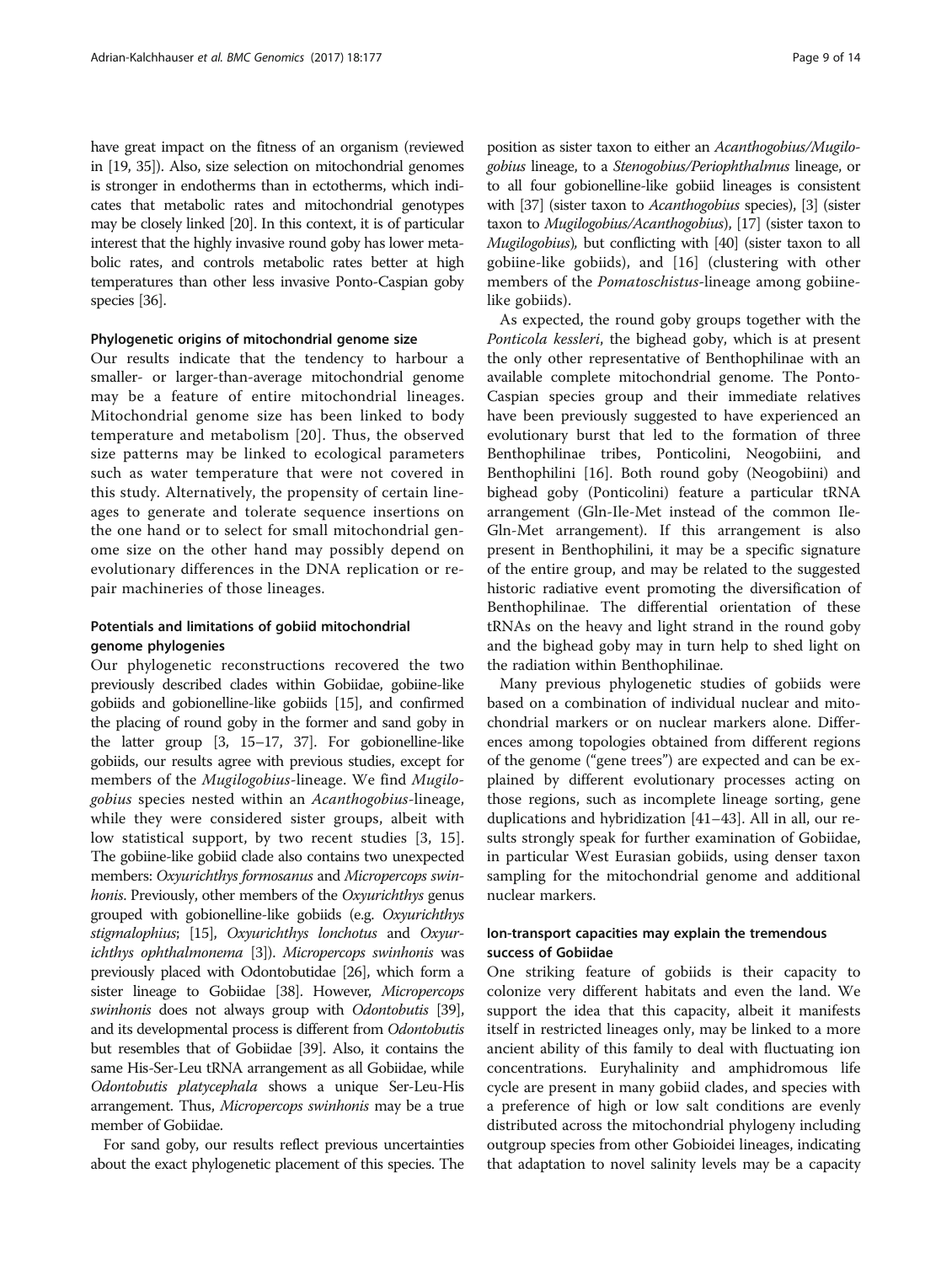of all gobioids. Similarly, several gobioid mitochondrial lineages contain amphidromous species, indicating that the ability to breed in fresh water, develop in sea water, and then return to freshwater may be an ancient adaptation in the gobioid group. In the gobionellinae-like gobiids, amphidromous species belong to the Stenogobiusand Acanthogobius-lineages (sensu Agorreta et al. [\[15\]](#page-12-0)), represented by Sycopterus, Stiphodon and Rhinogobius in the present study, and in gobiine-like gobiids to Glossogobius [[44](#page-13-0)]. The amphidromous life cycle is additionally present in the gobioid families Eleotridae and Ryacichthyidae, which are sister taxa to Gobiidae in the gobioid phylogeny.

In contrast, the ability to breathe air is mostly restricted to the Periophthalmus-lineage (sensu Agorreta et al. 2013; recovered with high statistical branch support in this study). Scartelaos, Boleophthalmus and Periophthalmus, the so-called mudskippers, spend a large time of their time above water [\[45\]](#page-13-0). In agreement with [\[15\]](#page-12-0) and [\[46\]](#page-13-0), mudskippers are a paraphyletic group in the mitochondrial phylogeny and appear to have evolved twice independently. Alternatively, the mud-burrowing 'eel gobies' represented by Odontamblyopus rubicundus and Trypauchen vagina in the present study, may have evolved from mudskippers. Also, the mud flat living non-mudskipper Oxyderces dentatus may actually have a partly amphibious lifestyle [[45\]](#page-13-0). Thus, all members of this lineage follow land- and air-oriented lifestyles.

While euryhalinity and air breathing may seem like very different features, euryhalinity, amphidromous life cycle, and amphibious life style all expose organisms to salinity oscillations, and require the ability to tolerate and excrete ammonia independently of ambient levels. Thus, they all demand excellent and adaptable active ion transport capacities [[45, 47](#page-13-0)]. These observations suggest that the entire gobiid family may have evolved the ability to deal with fluctuating ion gradients, which in turn may be the key to their world-wide success.

#### Conclusion

In conclusion, we find that the sand goby mitochondrial genome closely resembles other gobiid mitochondrial genomes. The round goby on the other hand has an unusually large mitochondrial genome featuring tandem repeat expansions in the control region and a non-coding and potentially transcribed sequence inserted downstream of the putative origin of transcription. We may thus speculate that the tremendous colonization abilities of this species may be linked to special features of its mitochondrial metabolism. While we were not able to further resolve the phylogenetic placement of the sand goby and the round goby, we provided additional information on the placement of Oxyurichthys formosanus and Micropercops swinhonis in the mitochondrial phylogeny. Also, we identified a novel molecular marker for Ponto-Caspian species in the gene arrangement of the tRNAs Gln-Ile-Met. From analysing the ecological traits of air-breathing and amphibious lifestyle we speculate that the entire species group may be adapted to deal with challenging ion transport conditions, which may be the critical factor in their world-wide success.

#### Methods

#### Sequencing of the round goby mitochondrial genome

The round goby mitochondrial genome was obtained by PacBio single molecule sequencing. Genomic DNA was extracted from the liver of one male individual of round goby caught in Basel, Switzerland (47° 35′ 18″ N, 7° 35′ 26″ E) in spring 2015. At the Genome Center Dresden, Dresden, Germany, 300 mg of liver tissue were ground by mortar and pestle in liquid nitrogen and lysed in Qiagen G2 lysis buffer with Proteinase K. RNA was digested by RNase A treatment. Proteins and fat were removed with two cycles of phenol-chloroform extraction and two cycles of chloroform extraction. Then, the DNA was precipitated in 100% ice cold Ethanol, spooled onto a glass hook, and eluted in 1x TE buffer and stored at 4 °C. 10 μg of DNA were cleaned up on AMPure beads. From this DNA, five long insert libraries were prepared for PacBio sequencing according to the manufacturer's protocols. Genomic DNA was sheared to 35 kb using the Megaruptor device. The PacBio libraries were size selected for fragments larger than 15 kb using the BluePippin device. PacBio SMRT sequencing was performed with the P6/C4 chemistry using 240 min sequencing runs.

#### Sequencing of the sand goby mitochondrial genome

The sand goby mitochondrial genome was obtained by Illumina sequencing. Genomic DNA was extracted from the tail fin of one individual male Pomatoschistus minutus caught in summer 2010 in Bökevik Bay (58° 14′ 55″ N, 11° 26′ 51″ E) close to the Sven Lovén Centre For Marine Sciences, Kristineberg, Sweden. The tissue was digested in CTAB-buffer, mercaptoethanol and Proteinase K [\[48\]](#page-13-0). RNA was digested by RNase A treatment. Thereafter, DNA was purified by chloroform-isoamylate extraction and precipitated with isopropanol. The DNA was washed with 70% ethanol and stored in 10% TE-buffer at -70 °C. One 300 bp paired-end library was sequenced on an Illumina HiSeq2000 (2x101 bp) at the national sequencing facility, Science for Life Laboratory, in Stockholm, Sweden.

#### Assembly of the round goby mitochondrial genome

The round goby mitochondrial genome was assembled at the Heidelberg Institute for Theoretical Studies HITS gGmbH. First, consensus reads covering mitochondrial sequences were pulled out via the Pacbio long read aligner (blasr [\[49](#page-13-0)]) using the bighead goby mitochondrial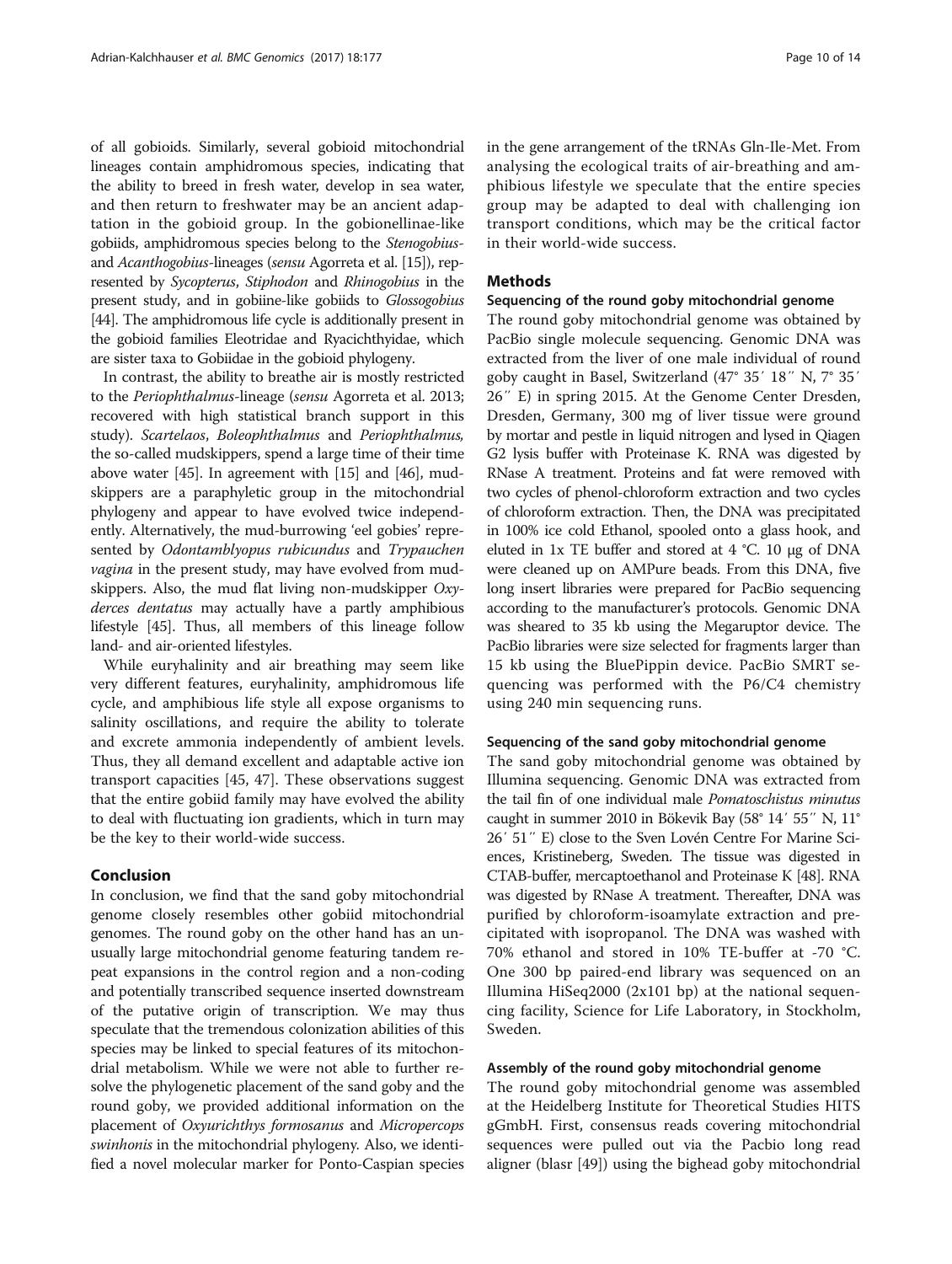genome [[50\]](#page-13-0) as query. Local multiple alignments of the mitochondrial reads were computed with daligner [\[51](#page-13-0)]. From the resulting overlaps, five high quality reads were selected as template genomes for the error correction step. Then, these were extended on both sites by the overhang sequence of overlapping highest quality reads to ensure that each read contained at least one copy of the mitochondrial genome. Errors were corrected with PacBio's quiver program [\[52\]](#page-13-0). Thereafter, all mitochondrial reads were mapped back onto the five mitochondrial template genomes with blasr. Coverage was on average 170x. The resulting consensus sequences were aligned in CLC Main Workbench 6.8.1 [\(https://www.qiagenbioinformatics.](https://www.qiagenbioinformatics.com/) [com/](https://www.qiagenbioinformatics.com/)). The resulting consensus was further corrected by majority vote. Open reading frame shifts after homopolymers were attributed to sequencing errors and were manually corrected by adapting homopolymer length.

#### Assembly of the sand goby mitochondrial genome

The sand goby mitochondrial genome was assembled at 1573x coverage in CLC Main Workbench 4.06beta.67189 ([https://www.qiagenbioinformatics.com/\)](https://www.qiagenbioinformatics.com/). A second assembly was performed using SOAPdenovo v1.3 [\(http://soap.](http://soap.genomics.org.cn/) [genomics.org.cn/](http://soap.genomics.org.cn/)).

#### Verification of the round goby mitochondrial genome

We verified the round goby mitochondrial genome by two methods. First, we aligned the round goby and the bighead goby mitochondrial genomes in ClustalOmega [[53\]](#page-13-0) and assumed that conserved regions were correctly sequenced. Second, we identified non-conserved regions and confirmed them by PCR and Sanger sequencing on five additional round goby individuals caught in Basel, Switzerland, in 2015. The first such region spanned the tRNAs Glutamine, Isoleucine, and Methionine. The second such region spanned the non-coding region between tRNA Proline and the 12S gene. Overlapping amplicons were designed to amplify and sequence those regions. Primer sequences were, 5′–3′: fw1, CCCGATTCCGATA TGACCAAC; rev1, GGCTGGATTTTAACCGGCATG; fw2, AGAGCGCCGGCCTTGTAAG; rev2, CAGGTCT TAACTTGGTGTGAG; fw3, ACCCAACTCGAGATT TTCCTG; rev3, CATCAACAATCATTCAAGAATGC; fw4, ATATCATGAGCATAAGTAATTGAC; rev4, GAT TGGGTGCAGATCACAGTG; fw5, TACAAAATTGC CCATAATTATGAC; rev5, GGGGTGAGGAGACTTGC ATG. We purified DNA from lateral muscle with the Qiagen Blood and Tissue kit. PCR was performed on 50 ng of DNA using FastStart Taq DNA Polymerase from Roche. PCR conditions for amplicon 1 (fw1 and rev1) were: 4′ at 94 °C; 35 cycles of 30″ denaturing at 94 °C, 30″ annealing at 56 °C, 40″ or 1 min/kb extension at 72 °C; 5′ at 72 °C. PCR conditions for amplicons 2, 3, 4, and 5 were adapted for amplification of AT-rich sequences [[54](#page-13-0)] so that extension temperature was 65 °C for amplicons 2, 4, and 5, and 72 °C for amplicon 3, and so that extension time was 2 min for all four amplicons. Amplified fragments were TA-cloned and sequenced at Microsynth, Switzerland. All resulting sequences were identical to those from the PacBio based assembly.

#### Verification of the sand goby mitochondrial genome

Since repetitive regions which are often present around the mitochondrial control region are difficult to assemble from short reads, the sand goby mitochondrial genome was assembled a second time from 300 bp paired-end reads from a 500 bp insert library, with identical results. We did not identify regions of higher than average coverage in the control region, which would indicate collapsed repeats.

#### Comparing mitochondrial genome lengths

To understand whether the size of the round goby and sand goby mitochondrial genomes was in the normal range for fish and vertebrates, we compared them to other available mitochondrial genomes. We collected complete mitochondrial genomes of animals, vertebrates, and bony fish from the NCBI database, using the search terms "vertebrate mitochondrion complete genome", "animalia mitochondrion complete genome", and "actinopterygii mitochondrion complete genome". Partial mitochondrial sequences were removed from the dataset in R [[55](#page-13-0)]. Some species, such as human or mouse, were overrepresented in the dataset. Also, for some species with more than one mitochondrial genome available, entries differed in length. To avoid overrepresentation bias and to obtain a single length value for each species, a median length was calculated for each species in R [\[55\]](#page-13-0). Those median values were plotted by taxonomic class as obtained from the IUCN database [[56](#page-13-0)].

#### Gene arrangement analysis

To analyse gene arrangement conservation in an unbiased manner, we annotated or re-annotated all complete mitochondrial goby genomes available on NCBI using Mito-Fish v2.95 [\[57\]](#page-13-0). Species names and accession numbers are listed in Additional file [1](#page-11-0): Table S1. Annotations were then visually screened for deviations from the common gene arrangement.

# Annotation of round and sand goby mitochondrial genomes

We annotated the sand and round goby mitochondrial genomes using MitoFish v2.95 [\[57\]](#page-13-0). We corrected the automated annotation manually in Geneious 5.6.7 [[58](#page-13-0)] using an alignment with complete mitochondrial genomes from Ponticola kessleri, Amoya chusanensis, Glossogobius circumspectus, Glossogobius olivaceus, Oxyeleotris marmorata, Siganus guttatus, Mogurnda adspersa, Bostrychus sinensis,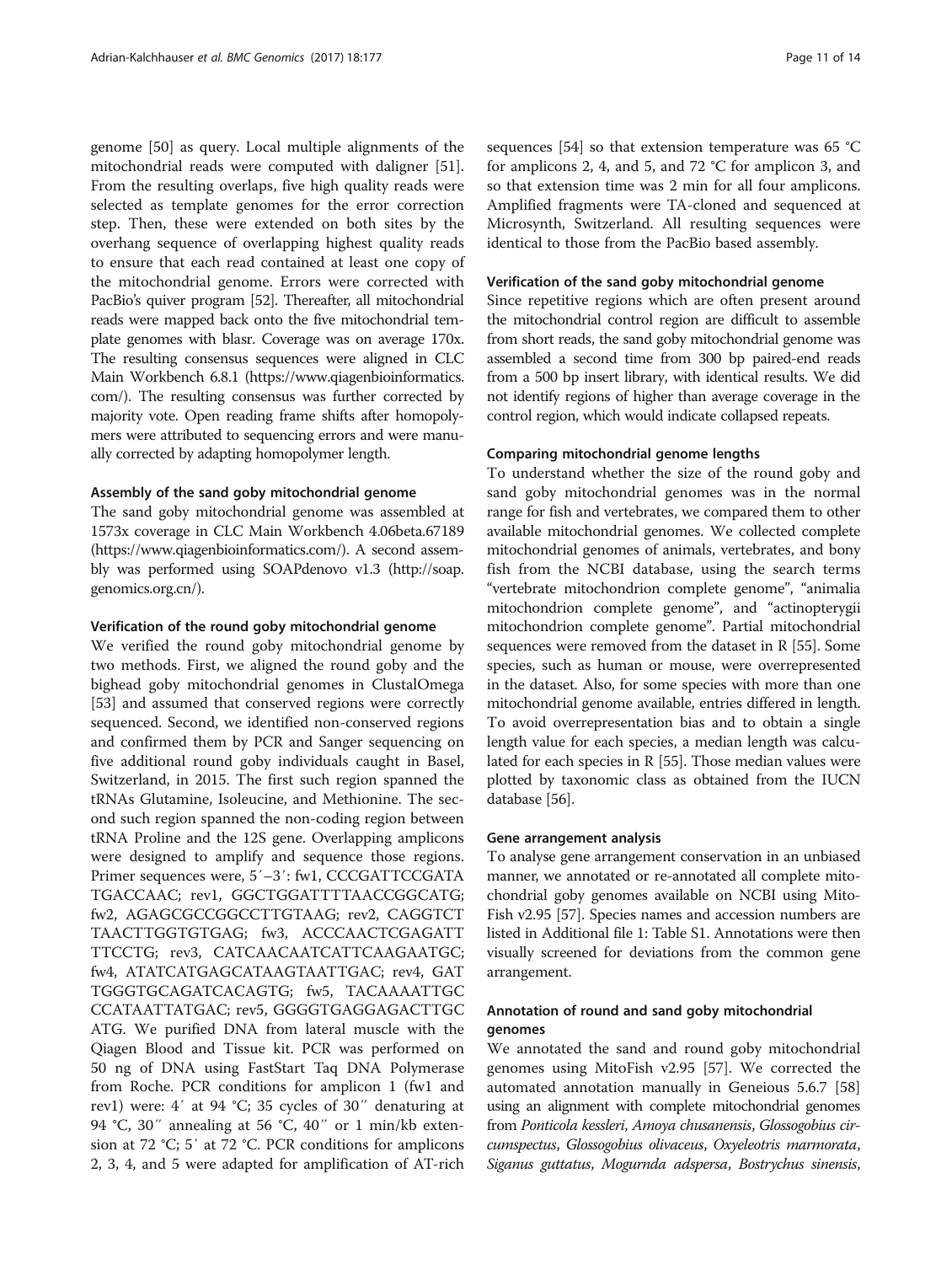<span id="page-11-0"></span>Scartelaos histophorus, Boleophthalmus boddarti, Odontamblyopus rubicundus, Oxuderces dentatus, and Lactoria diaphana, including their annotations (see Additional file 1: Table S1 for accession numbers).

#### Analysis of non-coding sequence arrangements

To understand the evolution of the novel non-coding sequences in the round goby mitochondrial genome, we compared the non-coding regions of sand goby, round goby, and its closest sequenced relative, the bighead goby. Repetitive regions were identified with the dot plot tool of CLC Main Workbench 6.8.1 with window lengths of 10 nucleotides (nt) and 15 nt. Sequence repeats were identified through manual searches using consecutive 10 nt-blocks of the non-coding sequences as query and all three non-coding regions as target. The identified repeats were extracted and aligned in CLC biobench to generate a consensus for each repeat. Since mitochondrial non-coding sequence repeats have been shown to form secondary structures with functions in protein binding, replication or transcription [[59](#page-13-0)–[61\]](#page-13-0), we tested the ability of the consensus sequences to form secondary structures with a minimum free energy approach based on the Zuker algorithm [[62](#page-13-0)] implemented in CLC Main Workbench 6.8.1.

To identify functional regions in the non-coding sequence blocks, we searched for the conserved sequence blocks, CSB I to III, and the termination associated site, TAS [[27,](#page-12-0) [63](#page-13-0)–[65](#page-13-0)]. To this end, we extracted the sequences between tRNA Proline and tRNA Phenylalanine from the analyzed species, aligned them with ClustalOmega [[53](#page-13-0)] and identified regions of high conservation with the Percentage Identity coloration of Jalview 2.9.0b2. Then, we searched for TAS motifs using the query ATGN(8–9)CAT [\[65](#page-13-0)]. We searched for CSB-like motifs [[27\]](#page-12-0) using the following queries: CSB I, AT or ATG followed in some distance by GACA; CSB II, AAACCCCCCNNNCCC; CSB III, AAACCCC within an otherwise A/C-homopolymer rich region.

### Phylogenetic analyses

We aligned the annotated mitochondrial genomes of forty Gobiidae species, nine species from other gobioid families, and of Siganus guttatus and Lactoria diphana with the round and the sand goby mitochondrial genomes using Geneious 5.6.7 [\[58\]](#page-13-0). We kept only protein-coding regions in the alignment, excluded the gene ND6, which is evolving under different constraints than other mitochondrial genes [\[66\]](#page-13-0), and manually removed all gaps, double checking for correct reading frames using the translated amino acid sequences. We then used MEGA7.0.14 [[67](#page-13-0)] to determine the best-fitting model of sequence evolution. Thereafter, two independent phylogenetic trees were calculated, one based on Bayesian inferences and one based

on maximum likelihood analyses. For Bayesian inferences in MrBayes 3.2 [\[68\]](#page-13-0), we used one cold and three heated chains and ran the analyses for 10,000,000 Markov chain Monte Carlo generations sampling every 2′000th generation, with a burnin of 25%. Convergence was confirmed in Tracer v1.5 (effective sampling size > 200). For maximum likelihood analyses in raxmlGUI 1.3.1 [\[69\]](#page-13-0), we used the rapid hill-climbing algorithm [\[70\]](#page-13-0) with 1000 bootstrap replicates [\[71\]](#page-13-0).

#### Mapping ecological properties to the phylogenetic tree

We retrieved information on body length, preferred salinity, geographical distribution, and specialized adaptations for all analysed gobioid species from FishBase [[72](#page-13-0)]. We then verified the information using published scientific literature (see Additional file 1: Table S1 for references) and mapped it to the phylogenetic tree.

#### Additional files

[Additional file 1: Table S1.](dx.doi.org/10.1186/s12864-017-3550-8) Contains information on the sequences used for phylogenetic analysis and the references used for each species to extract biological and ecological characteristics. Table S2. Contains median mitochondrial genome sizes for ray finned fish. Table S3. Contains median mitochondrial genome sizes and class annotations for vertebrates. (XLSX 126 kb)

[Additional file 2: Figure S1.](dx.doi.org/10.1186/s12864-017-3550-8) This figure shows the aligned non-coding sequences of all gobioids included into this study, with the query sequences of TAS and CSB elements indicated above the alignments, and hits for this query coloured in the alignment. (PDF 25604 kb)

[Additional file 3: Figure S3.](dx.doi.org/10.1186/s12864-017-3550-8) This figure shows graphical representations of the MitoFish annotation results for all gobioid mitochondrial genomes. (PDF 28930 kb)

[Additional file 4: Figure S2.](dx.doi.org/10.1186/s12864-017-3550-8) This figure shows sequence alignments of the individual occurrences of the repeat motifs identified in the round and the bighead goby, the extracted consensus sequence and the predicted secondary structure of the consensus. (PDF 1954 kb)

#### Abbreviations

CSB: Conserved Sequence Block; TAS: Transcription Associated Site

#### Acknowledgements

We are grateful to Ulrika Lind, Marina Panova, Ricardo Pereyra and Vincent Somerville for help in the lab, to Sandrine Straub for support in automated mitochondrial genome annotations, to Céline Mäder for reference proofreading, to Gene Myers for supporting a collaboration on sequencing and assembling the round goby genome, to Tomas Larsson and Mats Töpel for help in genome assembly, and to Filip Volckaert for support and discussions.

#### Funding

Sequencing of the round goby mitochondrial genome was performed at the Genome Center Dresden c/o Deep Sequencing Group of the TU Dresden, Germany, and was supported by a grant from the Freiwillige Akademische Gesellschaft Basel to Irene Adrian-Kalchhauser.

Sequencing of the sand goby mitochondrial genome was performed within the Centre for Marine Evolutionary Biology at the University of Gothenburg ([www.cemeb.science.gu.se\)](http://www.cemeb.science.gu.se), and was supported by a Linnaeus-grant from the Swedish Research Councils VR and Formas.

The funding sources had no role in the design of the study, in collection, analysis, and interpretation of data, or in writing the manuscript.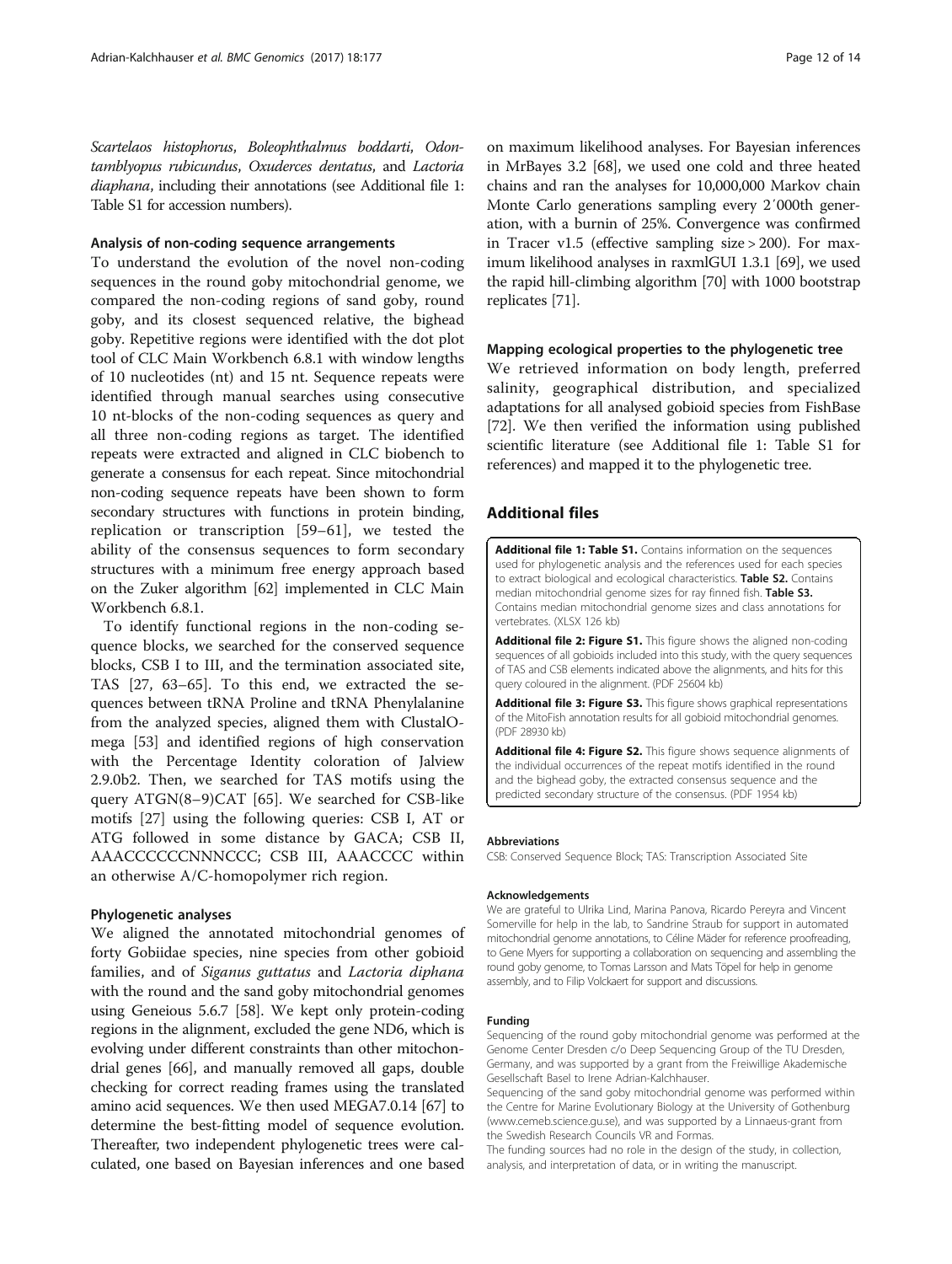#### <span id="page-12-0"></span>Availability of data and materials

The sequenced round goby specimen is currently being deposited at the Basel Natural History Museum, Switzerland. The catalogue number will be available from the first author IAK on request. The Genbank Accession number of the annotated sequence is KU755530. The head of the sequenced sand goby specimen is deposited in the Ichthyology Collection of the Swedish Museum of Natural History (NRM) with catalogue number NRM 69326. Submission to Genbank is ongoing. The accession number will be available from the second author OS.

#### Authors' contributions

IAK conceived and planned the study, verified the round goby mitochondrial genome sequences, performed mitogenome length analyses, analysed and compared the control region sequences, analysed gene arrangements, wrote the manuscript and prepared the figures. OS participated in the planning of the study, coordinated the sand goby genome sequencing effort together with AB, analysed ecological traits and was a major contributor in writing the manuscript. VEK participated in planning the study, annotated the round and sand goby mitochondrial genomes, generated alignments, performed phylogenetic analyses, and was a major contributor in writing the manuscript. MAR, SW, MP and SS assembled and verified the round and sand goby mitochondrial genome sequences from next generation sequencing data. MAR and MP contributed to the writing of the manuscript. AB and PBH provided critical intellectual contributions to data analysis and to drafting and revising the manuscript. All authors read and approved the final manuscript.

#### Competing interests

The authors declare that they have no competing interests.

#### Consent for publication

Not applicable.

#### Ethics approval and consent to participate

Fish used in this study were caught in the wild with permission GS 18-07-01 from the environmental departement Basel-Stadt and permission 1022H from the animal welfare committee Basel-Stadt, and with ethical permit 135-2010 from the Animal Ethics Committee of Gothenburg, according to best practise regulations from local fishery authorities.

#### Author details

<sup>1</sup> Program Man-Society-Environment, Department of Environmental Sciences, University of Basel, Vesalgasse 1, Basel 4051, Switzerland. <sup>2</sup>Department of Biological and Environmental Sciences, University of Gothenburg, Medicinaregatan 18A, 41390 Göteborg, Sweden. <sup>3</sup>The Linnaeus Centre for Marine Evolutionary Biology, University of Gothenburg, P.O. Box 46040530 Gothenburg, Sweden. <sup>4</sup>Department of Evolutionary Biology, Evolutionary Biology Centre, Uppsala University, Norbyvägen 18D, 75236 Uppsala, Sweden. <sup>5</sup>Department of Marine Sciences, NBIS Bioinformatics Infrastructure for Life Sciences, University of Gothenburg, Medicinaregatan 9C, 41390 Gothenburg, Sweden. <sup>6</sup>Heidelberg Institute for Theoretical Studies, Schloss-Wolfsbrunnenweg 35, 69118 Heidelberg, Germany. <sup>7</sup>Max Planck Institute of Molecular Cell Biology and Genetics, Pfotenhauerstrasse 108, 01307 Dresden, Germany. <sup>8</sup>Department of Marine Sciences, University of Gothenburg, Medicinaregatan 9C, 41390 Gothenburg, Sweden. <sup>9</sup>Department of Biological Sciences, University of Alberta, 11455 Saskatchewan Drive, Edmonton, AB, Canada.

#### Received: 1 November 2016 Accepted: 2 February 2017 Published online: 16 February 2017

#### References

- 1. Gill AC, Mooi RD. Thalasseleotrididae, new family of marine gobioid fishes from New Zealand and temperate Australia, with a revised definition of its sister taxon, the Gobiidae (Teleostei: Acanthomorpha). Zootaxa. 2011;3266:41–52.
- 2. Patzner RA. The biology of gobies. 1st ed. Enfield, Boca Raton: Science Publishers; 2011.
- 3. Tornabene L, Chen Y, Pezold F. Gobies are deeply divided: phylogenetic evidence from nuclear DNA (Teleostei: Gobioidei: Gobiidae). Syst Biodivers. 2013;11(3):345–61.
- 4. Svensson O, Kvarnemo C. Parasitic spawning in sand gobies: an experimental assessment of nest-opening size, sneaker male cues, paternity, and filial cannibalism. Behav Ecol. 2007;18(2):410–9.
- 5. Mazzoldi C, Patzner RA, Rasotto MB. Morphological organization and variability of the reproductive apparatus in gobies. In: Patzner RA, VanTassell JL, Kovacic M, Kapoor BG, editors. The biology of gobies. Enfield: Science Publishers; 2012. p. 367–402.
- Roche KF, Janac M, Jurajda P. A review of Gobiid expansion along the Danube-Rhine corridor - geopolitical change as a driver for invasion. Knowl Manag Aquat Ecosyst. 2013;411:01.
- 7. Forsgren E, Kvarnemo C, Lindstrom K. Mode of sexual selection determined by resource abundance in two sand goby populations. Evolution. 1996; 50(2):646–54.
- 8. Pampoulie C, Gysels ES, Maes GE, et al. Evidence for fine-scale genetic structure and estuarine colonisation in a potential high gene flow marine goby (Pomatoschistus minutus). Heredity. 2004;92(5):434–45.
- 9. Larmuseau MHD, Van Houdt JKJ, Guelinckx J, et al. Distributional and demographic consequences of Pleistocene climate fluctuations for a marine demersal fish in the north-eastern Atlantic. J Biogeogr. 2009;36(6):1138–51.
- 10. Larmuseau MH, Raeymaekers JA, Ruddick KG, et al. To see in different seas: spatial variation in the rhodopsin gene of the sand goby (Pomatoschistus minutus). Mol Ecol. 2009;18(20):4227–39.
- 11. Saaristo M, Craft JA, Lehtonen KK, et al. Disruption of sexual selection in sand gobies (Pomatoschistus minutus) by 17alpha-ethinyl estradiol, an endocrine disruptor. Horm Behav. 2009;55(4):530–7.
- 12. Stepien CA, Tumeo MA. Invasion genetics of Ponto-Caspian gobies in the Great Lakes: a 'cryptic' species, absence of founder effects, and comparative risk analysis. Biol Invasions. 2006;8(1):61–78.
- 13. Brown JE, Stepien CA. Invasion genetics of the Eurasian round goby in North America: tracing sources and spread patterns. Mol Ecol. 2009;18(1):64–79.
- 14. Kornis MS, Mercado-Silva N, Vander Zanden MJ. Twenty years of invasion: a review of round goby Neogobius melanostomus biology, spread and ecological implications. J Fish Biol. 2012;80(2):235–85.
- 15. Agorreta A, San Mauro D, Schliewen U, et al. Molecular phylogenetics of Gobioidei and phylogenetic placement of European gobies. Mol Phylogenet Evol. 2013;69(3):619–33.
- 16. Neilson ME, Stepien CA. Escape from the Ponto-Caspian: Evolution and biogeography of an endemic goby species flock (Benthophilinae: Gobiidae: Teleostei). Mol Phylogenet Evol. 2009;52(1):84–102.
- 17. Thacker CE. Phylogenetic placement of the European sand gobies in Gobionellidae and characterization of gobionellid lineages (Gobiiformes: Gobioidei). Zootaxa. 2013;3619(3):369–82.
- 18. Huyse T, van Houdt J, Volckaert FA. Paleoclimatic history and vicariant speciation in the "sand goby" group (Gobiidae, Teleostei). Mol Phylogenet Evol. 2004;32(1):324–36.
- 19. Ballard J, William O, Whitlock MC. The incomplete natural history of mitochondria. Mol Ecol. 2004;13(4):729–44.
- 20. Rand DM. Endotherms, ectotherms, and mitochondrial genome-size variation. J Mol Evol. 1993;37(3):281–95.
- 21. Schirtzinger EE, Tavares ES, Gonzales LA, et al. Multiple independent origins of mitochondrial control region duplications in the order Psittaciformes. Mol Phylogenet Evol. 2012;64(2):342–56.
- 22. Boore JL. Animal mitochondrial genomes. Nucleic Acids Res. 1999;27(8):1767–80.
- 23. Xu W, Jameson D, Tang B, Higgs PG. The relationship between the rate of molecular evolution and the rate of genome rearrangement in animal mitochondrial genomes. J Mol Evol. 2006;63(3):375–92.
- 24. Block BA, Finnerty JR, Stewart AF, Kidd J. Evolution of endothermy in fish: mapping physiological traits on a molecular phylogeny. Science. 1993; 260(5105):210–4.
- 25. Ma Z, Yang X, Bercsenyi M, et al. Comparative mitogenomics of the genus Odontobutis (Perciformes: Gobioidei: Odontobutidae) revealed conserved gene rearrangement and high sequence variations. Int J Mol Sci. 2015; 16(10):25031–49.
- 26. Birdsong RS, Murdy EO, Pezold FL. A study of the vertebral column and median fin osteology in gobioid fishes with comments on gobioid relationships. Bull Mar Sci. 1988;42(2):174–214.
- 27. Sbisa E, Tanzariello F, Reyes A, et al. Mammalian mitochondrial D-loop region structural analysis: identification of new conserved sequences and their functional and evolutionary implications. Gene. 1997;205(1-2):125–40.
- 28. Wilkinson GS, Mayer F, Kerth G, Petri B. Evolution of repeated sequence arrays in the D-loop region of bat mitochondrial DNA. Genetics. 1997;146(3):1035–48.